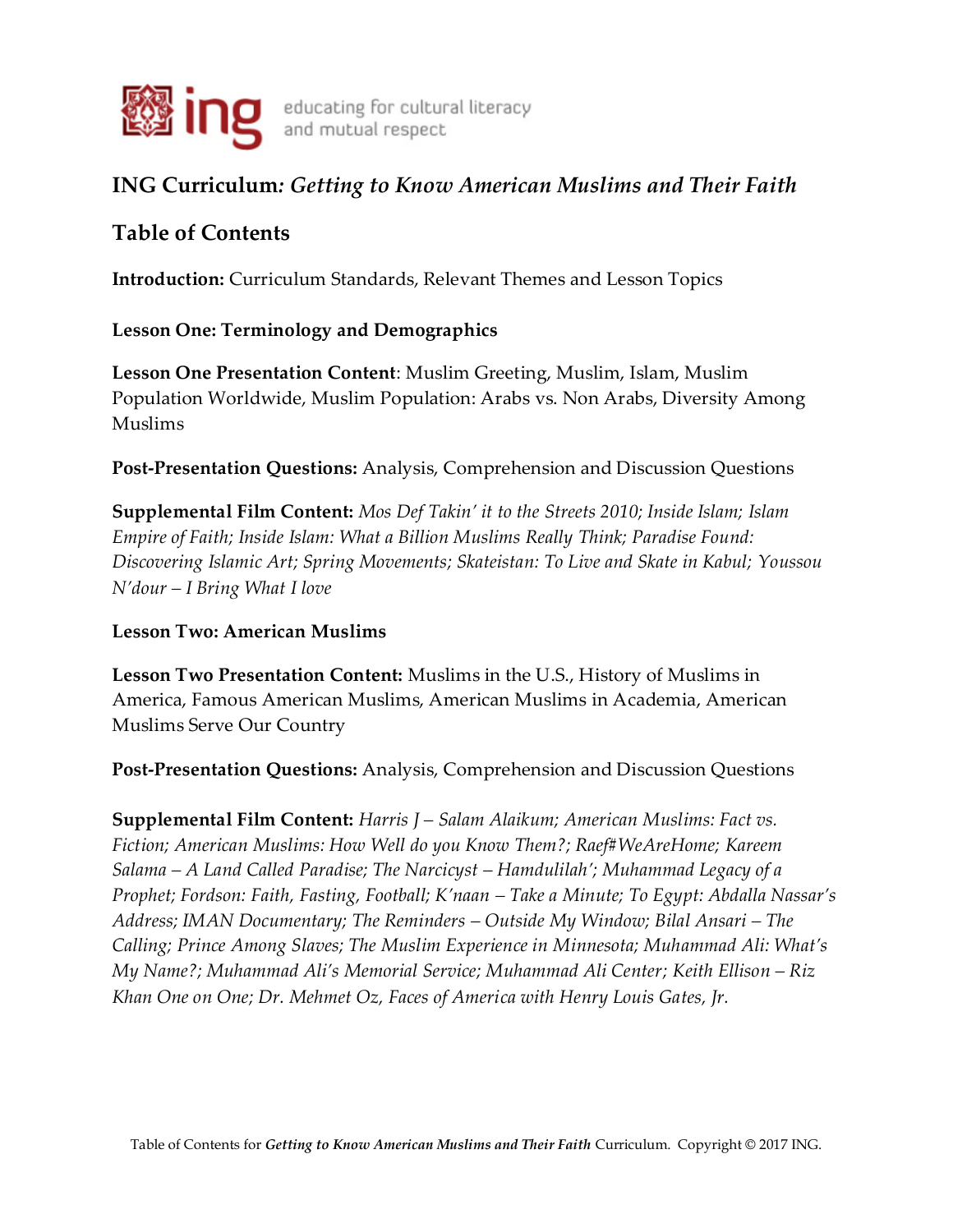#### **Lesson Three: Beliefs and Practices**

**Lesson Three Presentation Content**: An Overview of Islam, What Does Islam Teach?, Three Dimensions of Islam, Major Beliefs, One God, Monotheism, Angels, Prophets, Prophets in the Qur'an, Muhammad, Abrahamic Holy Books, Qur'an, Prophetic Sayings (Hadith/Sunnah), Afterlife, God's Will, Spiritual Support for Muslims—Five Pillars of Islam, Profession of Faith, Daily Prayers, Mosque, Required Donation, Fasting, Pilgrimage to Mecca, Ka'bah, Muslim Holidays, Belief in Action, Excellence in Character and All Actions, The Golden Rule

**Post-Presentation Questions:** Analysis, Comprehension and Discussion Questions

**Supplemental Film Content**: *Muhammad: Legacy of a Prophet; Decoding the Past: Secrets of the Qur'an; Koran by Heart; 30 Mosques in 30 Days; Humanitarian Day; Dairy Queen Owner Gives Back to His Community; American Ramadan; Ramadan and Eid al-Fitr; President Obama Speaks Before Ramadan Celebration Dinner; Inside Mecca; Journey to Mecca: In the Footsteps of Ibn Battuta; Eid al-Fitr; Eid al-Adha; Healing Our Community (Ummah Community Clinic); Faith Short 2010 Runner Up: Let Us Show You How Faith Inspires Us*

### **Lesson Four: Addressing Common Misconceptions**

**Lesson Four Presentation Content:** Growing Anti-Muslim Sentiment, Moderation in Religion, Gender Equity

**Post-Presentation Questions:** Analysis, Comprehension and Discussion Questions

**Supplemental Film Content:** *President Barack Obama: Ramadan Iftar and the 10th Anniversary of 9/11; Allah Made Me Funny; Inside Islam: What A Billion Muslims Really Think; Reel Bad Arabs: How Hollywood Vilifies a People; 100 Questions About Islam; How One Picture Prompted a Republican Statesman to Back Obama; History of Prejudice; American Muslims: Fact vs. Fiction; Dalia Mogahed; Muhammad: Legacy of a Prophet; Inside Islam: What a Billion Muslims Really Think; The TE'A Project: Headscarf; Muslim Women do That; The Calling; Kareem Salama - Generous Peace; Olympic Fencer Ibtihaj Muhammad Schools Stephen Colbert*

## **Lesson Five: Relations with Other Religions**

**Lesson Five Presentation Content:** Shared Ideals, Islam and Religious Pluralism, Islam and Judaism: Moses in the Qur'an, Islam and Christianity: Mary and Jesus in the Qur'an, Abrahamic Traditions: Shared Beliefs and Practices, Shared Practices Among Religions, As-salam alaikum

**Presentation Questions:** Analysis, Comprehension and Discussion Questions